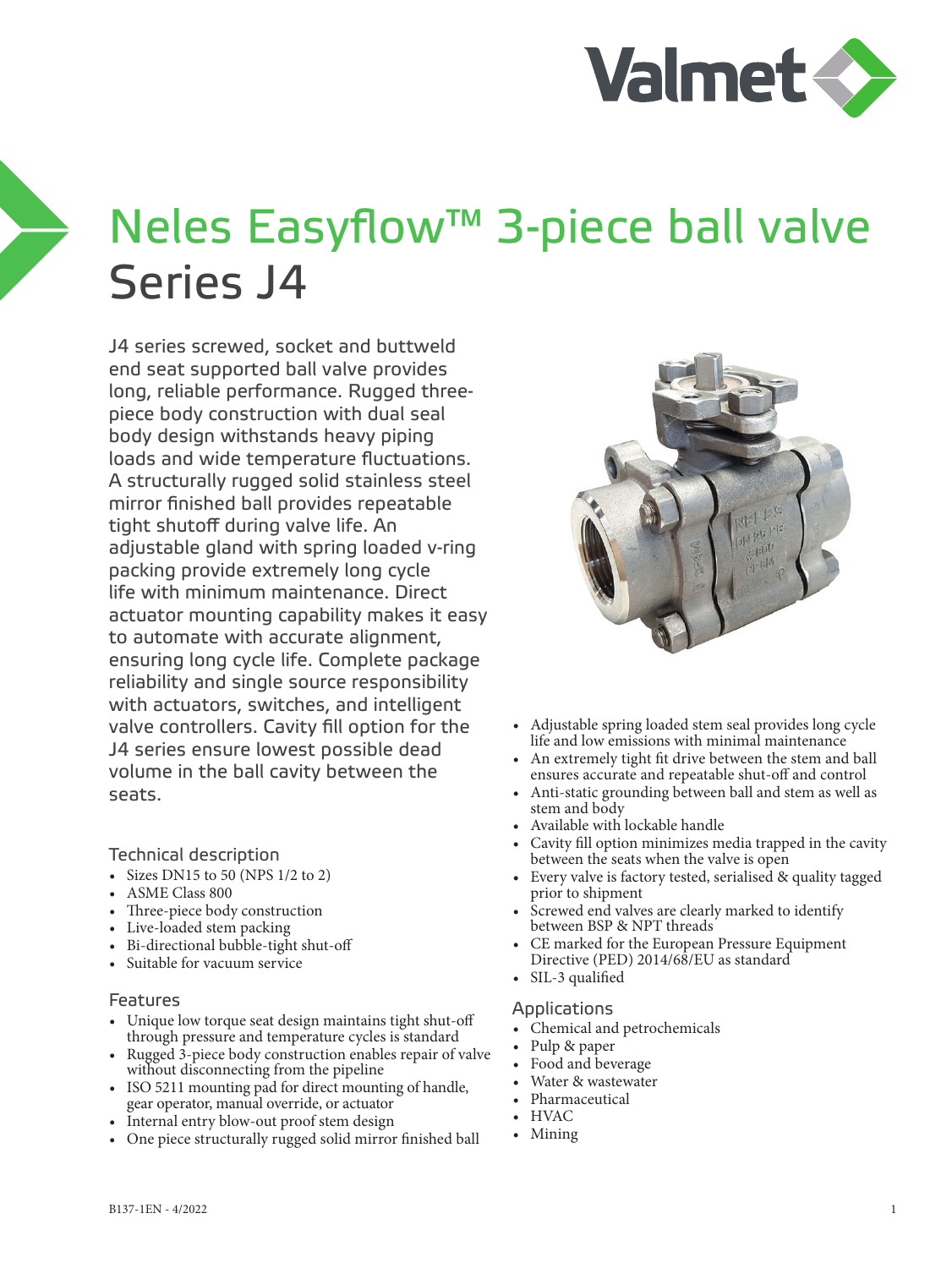# Exploded view and parts list

#### DN15 to DN50 three-piece body construction



| <b>Bill of material and parts list</b> |                   |                          |                        |  |  |  |  |  |  |  |  |
|----------------------------------------|-------------------|--------------------------|------------------------|--|--|--|--|--|--|--|--|
|                                        |                   | <b>Material</b>          |                        |  |  |  |  |  |  |  |  |
| Part no.                               | Part name         | <b>Carbon</b> steel      | <b>Stainless steel</b> |  |  |  |  |  |  |  |  |
|                                        |                   | $-22$                    | $-36$                  |  |  |  |  |  |  |  |  |
| $\mathbf{1}$                           | Body              | ASTM A216 Gr. WCB        | ASTM A351 Gr. CF8M     |  |  |  |  |  |  |  |  |
| $\overline{2}$                         | End piece         | ASTM A216 Gr. WCB        | ASTM A351 Gr. CF8M*    |  |  |  |  |  |  |  |  |
| 3                                      | Ball              | 316 Stainless steel      |                        |  |  |  |  |  |  |  |  |
| $\overline{4}$                         | Seat              | TFM™ 1600                |                        |  |  |  |  |  |  |  |  |
| 5                                      | Stem              | 316 Stainless steel      |                        |  |  |  |  |  |  |  |  |
| 6                                      | Stem washer       | Carbon filled PTFE       |                        |  |  |  |  |  |  |  |  |
| 7                                      | Stem seal         | Graphite                 |                        |  |  |  |  |  |  |  |  |
| 8                                      | Stem retainer 1   | <b>Glass filled PTFE</b> |                        |  |  |  |  |  |  |  |  |
| 9                                      | V-ring stem seal  | TFM™ 1600                |                        |  |  |  |  |  |  |  |  |
| 10                                     | Stem retainer 2   | Glass filled PTFE        |                        |  |  |  |  |  |  |  |  |
| 11                                     | Outer stem O-ring | Fluoroelastomer (FKM)    |                        |  |  |  |  |  |  |  |  |
| 12                                     | Inner stem O-ring | Fluoroelastomer (FKM)    |                        |  |  |  |  |  |  |  |  |
| 13                                     | Disc spring       | Spring steel             |                        |  |  |  |  |  |  |  |  |
| 14                                     | Gland flange      | ASTM A216 Gr. WCB        | ASTM A351 Gr. CF8M     |  |  |  |  |  |  |  |  |
| 15                                     | Gland stud        | ASTM A193 Gr. B7         | ASTM A193 Gr. B8M      |  |  |  |  |  |  |  |  |
| 16                                     | Gland nut         | ASTM A194 Gr. 2H         | ASTM A194 Gr. 8M       |  |  |  |  |  |  |  |  |
| 17                                     | Seat retainer     | Stainless steel          |                        |  |  |  |  |  |  |  |  |
| 18                                     | Body gasket       | Graphite                 |                        |  |  |  |  |  |  |  |  |
| 19                                     | Body stud         | <b>ASTM A193 Gr. B7</b>  | ASTM A193 Gr. B8M      |  |  |  |  |  |  |  |  |
| 20                                     | Body nut          | ASTM A194 Gr. 2H         | ASTM A194 Gr. 8M       |  |  |  |  |  |  |  |  |

\*End pieces are dual certified with CF3M for weld end valves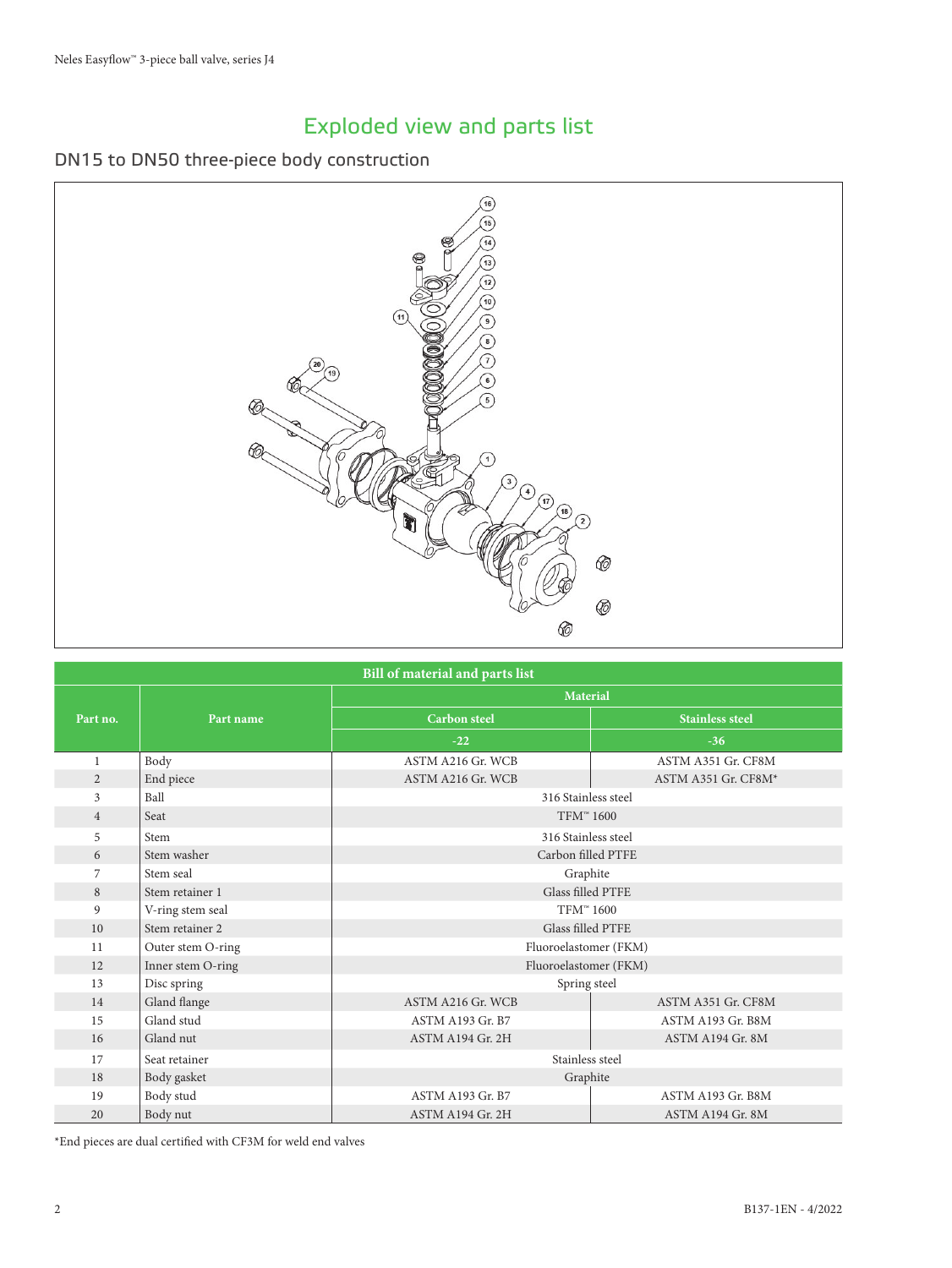## Technical specifications

Nominal diameter: DN15 – DN50 (NPS 1/2 – 2) Pressure rating: ASME Class 800 Valve ends: ASME B16.11 (Screwed and socket weld ends) ASME B16.25 (Buttweld ends) End to end: Manufacturer standard Vacuum rating: 29.91 inch Hg gauge (759.98 mm Hg gauge or 2x10-<sup>2</sup> Torr or 4x10-<sup>4</sup> psia or 99.99% vacuum) Leakage: No visible leakage Standards followed: ISO 17292, ASME B16.34, API 598, BS EN 12266 Testing: API 598 Safety level: SIL-3 capable

### Flow data

The table at right provides flow coefficients for J4 series valves covered in this bulletin. Cv values represent the flow of water at +60°F through the valve in US gallons per minute at a pressure drop of 1 psi. The metric equivalent, Kv, is the flow of water at +16°C through the valve in cubic meters per hour at a pressure drop of 1 bar.

 $Cv = 1.167$  Kv

|    | Valve size    | Reduced bore (J4A) |     | Full bore (J4B) |                 |  |  |  |
|----|---------------|--------------------|-----|-----------------|-----------------|--|--|--|
| DN | <b>NPS</b>    | $\mathbf{C_v}$     | К., | <b>TO</b>       | $\rm K_{\rm v}$ |  |  |  |
| 15 | $\frac{1}{2}$ | 13                 | 11  | 13              | 11              |  |  |  |
| 20 | $\frac{3}{4}$ | 33                 | 29  | 40              | 35              |  |  |  |
| 25 |               | 44                 | 38  | 65              | 56              |  |  |  |
| 32 | 1.1/4         | 46                 | 40  | 90              | 78              |  |  |  |
| 40 | 1.1/2         | 95                 | 82  | 135             | 117             |  |  |  |
| 50 |               | 111                | 96  | 261             | 226             |  |  |  |

#### Valve body ratings

These are the maximum working pressure ratings of the valve body. The seat ratings, shown below, determine the practical temperature and pressure limitations according to actual service conditions. Test pressures are recommended pressures for hydrostatic test with the valve ball half open.

| Temperature °C |                         | Class 800<br>Maximum working pressure, barg | Temperature <sup>o</sup> F | Class 800<br>Maximum working pressure, psig |                             |  |  |  |
|----------------|-------------------------|---------------------------------------------|----------------------------|---------------------------------------------|-----------------------------|--|--|--|
|                | <b>Carbon steel WCB</b> | <b>Stainless steel CF8M</b>                 |                            | <b>Carbon steel WCB</b>                     | <b>Stainless steel CF8M</b> |  |  |  |
| $-29$ to 38    | 136                     | 132                                         | $-20$ to $100$             | 1973                                        | 1920                        |  |  |  |
| 100            | 124                     | 113                                         | 200                        | 1800                                        | 1653                        |  |  |  |
| 150            | 120                     | 103                                         | 300                        | 1747                                        | 1493                        |  |  |  |
| 200            | 117                     | 95                                          | 400                        | 1693                                        | 1373                        |  |  |  |
| 250            | 112                     | 89                                          | 500                        | 1613                                        | 1280                        |  |  |  |
| Test pressure  | 204                     | 198                                         | Test pressure              | 2960                                        | 2880                        |  |  |  |

#### Valve seat ratings

Seat ratings, indicated by solid line in the chart, are based on differential pressure with the valve ball in the fully closed position. The dotted lines indicate the maximum working pressures for WCB carbon steel valve bodies. The combination of dotted and solid lines indicates the maximum valve rating at specific pressure and temperature conditions. Carbon steel valves are rated to -29°C (-20°F). Low temperature limit for TFM™/Devlon® seat and body seal O-ring is -30°C  $(-22^{\circ}F)$ .

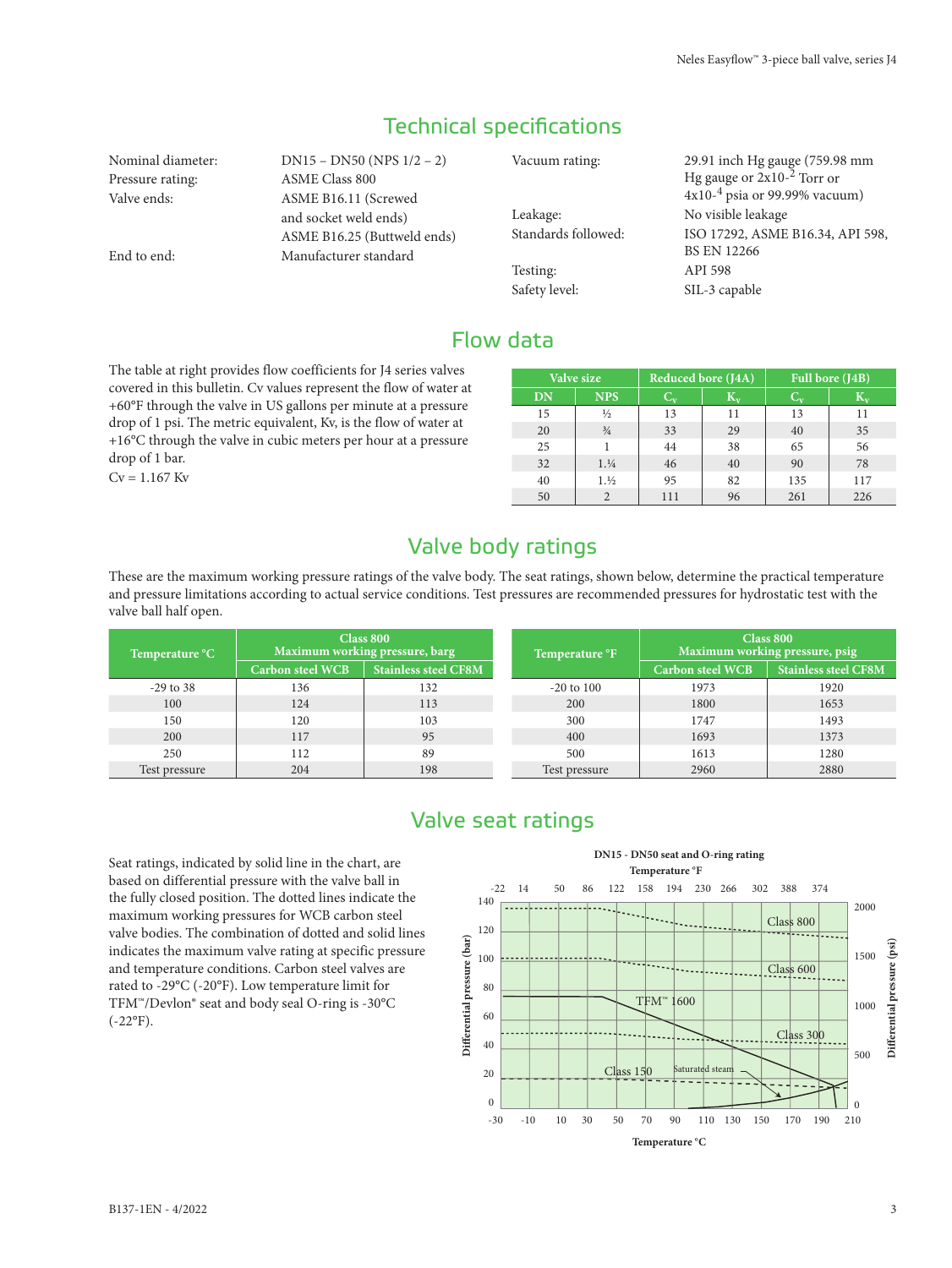### Valve torque data

Use this torque chart as a guide for actuator selection. The recommended minimum actuator torque includes a safety factor, so it is suitable for difficult services such as slurries, semi-solids and non-lubricating media.

|            |                | Minimum actuator torque for TFM <sup>®</sup> seat |                           |                 |          |  |  |  |  |  |
|------------|----------------|---------------------------------------------------|---------------------------|-----------------|----------|--|--|--|--|--|
| Valve size |                |                                                   | <b>Reduced bore (J4A)</b> | Full bore (J4B) |          |  |  |  |  |  |
| DN         | <b>NPS</b>     | N.m                                               | $lb$ -ft                  | N.m             | $lb$ -ft |  |  |  |  |  |
| 15         | 1/2            | 11                                                | 15                        | 11              | 15       |  |  |  |  |  |
| 20         | 3/4            | 14                                                | 19                        | 14              | 19       |  |  |  |  |  |
| 25         | 1              | 17                                                | 23                        | 18              | 24       |  |  |  |  |  |
| 32         | 1.1/4          | 35                                                | 47                        | 36              | 49       |  |  |  |  |  |
| 40         | 1.1/2          | 42                                                | 57                        | 46              | 62       |  |  |  |  |  |
| 50         | $\overline{2}$ |                                                   | 73                        | 65              | 88       |  |  |  |  |  |

# Actuator selection

Selected rack and pinion actuator sizes in the chart are based on the recommended minimum actuator torque and 4 barg minimum air supply pressure. Selected spring return actuator size is suitable for fail open or fail close configuration. Unless otherwise specified, actuator will be set for fail close.

Actuators may be direct mounted or direct mounted with sleeve or mounted using bracket & coupler. For all these cases, the mounting sets include respective fasteners in addition to the above said components.

|           | Valve size     | TFM™ seat                        |                     |               |                     |  |  |  |  |  |
|-----------|----------------|----------------------------------|---------------------|---------------|---------------------|--|--|--|--|--|
|           |                | Actuator, 4 barg min. air supply |                     |               |                     |  |  |  |  |  |
| <b>DN</b> | <b>NPS</b>     |                                  | <b>Full bore</b>    |               | <b>Reduced bore</b> |  |  |  |  |  |
|           |                | <b>RNP DA</b>                    | <b>RNP SR</b>       | <b>RNP DA</b> | <b>RNP SR</b>       |  |  |  |  |  |
| 15        | 1/2            | RNP 40                           | <b>RNP 63 SR40</b>  | RNP 40        | <b>RNP 63 SR40</b>  |  |  |  |  |  |
| 20        | 3/4            | RNP 40                           | <b>RNP 63 SR40</b>  | <b>RNP 40</b> | <b>RNP 63 SR40</b>  |  |  |  |  |  |
| 25        |                | <b>RNP 50</b>                    | <b>RNP 80 SR40</b>  | <b>RNP 50</b> | <b>RNP 80 SR40</b>  |  |  |  |  |  |
| 32        | 11/4           | <b>RNP 63</b>                    | <b>RNP 90 SR40</b>  | <b>RNP 63</b> | <b>RNP 90 SR40</b>  |  |  |  |  |  |
| 40        | 11/2           | <b>RNP 80</b>                    | <b>RNP 100 SR40</b> | <b>RNP 80</b> | <b>RNP 100 SR40</b> |  |  |  |  |  |
| 50        | $\overline{2}$ | <b>RNP 90</b>                    | <b>RNP 110 SR40</b> | <b>RNP 80</b> | <b>RNP 110 SR40</b> |  |  |  |  |  |

# Hand levers

|    | <b>Flow bore</b><br>Valve size |              | <b>Hand lever</b> |                                           |    | Valve size     | <b>Flow bore</b> | <b>Hand lever</b> |                                           |
|----|--------------------------------|--------------|-------------------|-------------------------------------------|----|----------------|------------------|-------------------|-------------------------------------------|
| DN | <b>NPS</b>                     | IAA          | code              | Mounting set number                       | DN | <b>NPS</b>     | J4B              | code              | Mounting set number                       |
| 15 | $\frac{1}{2}$                  | Reduced bore | RHL<br>0815036    | <b>EASYFLOW</b><br>MOUNTING SET 69        | 15 | $\frac{1}{2}$  | Full bore        | RHL0815036        | EASYFLOW<br>MOUNTING SET 69               |
| 20 | $^{3/4}$                       | Reduced bore | RHL<br>0815036    | <b>EASYFLOW</b><br>MOUNTING SET 69        | 20 | $\frac{3}{4}$  | Full bore        | RHL0915036        | <b>EASYFLOW</b><br>MOUNTING SET 69        |
| 25 |                                | Reduced bore | RHL<br>0915036    | <b>EASYFLOW</b><br>MOUNTING SET 69        | 25 |                | Full bore        | RHL 0915036       | <b>EASYFLOW</b><br>MOUNTING SET 69        |
| 32 | 1.1/4                          | Reduced bore | RHL<br>0915036    | <b>EASYFLOW</b><br>MOUNTING SET 69        | 32 | 1.1/4          | Full bore        | RHL0915036        | <b>EASYFLOW</b><br><b>MOUNTING SET 69</b> |
| 40 | 1.1/2                          | Reduced bore | RHL<br>0915036    | <b>EASYFLOW</b><br>MOUNTING SET 69        | 40 | 1.1/2          | Full bore        | RHL 1115036       | <b>EASYFLOW</b><br><b>MOUNTING SET 70</b> |
| 50 | $\overline{2}$                 | Reduced bore | RHL<br>1115036    | <b>EASYFLOW</b><br><b>MOUNTING SET 70</b> | 50 | $\overline{2}$ | Full bore        | RHL 1420036       | <b>EASYFLOW</b><br><b>MOUNTING SET 71</b> |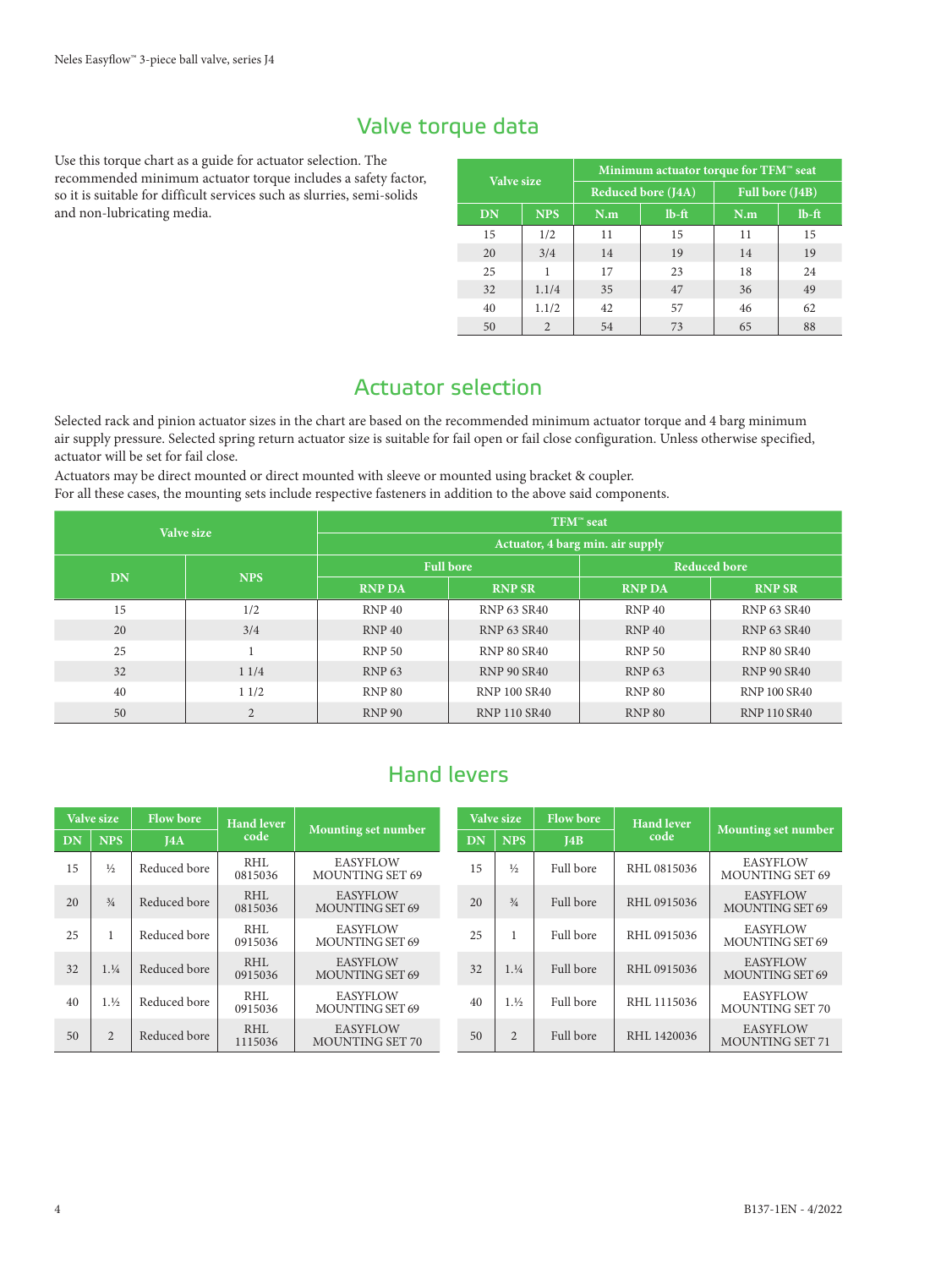|                   |                       | <b>Reduced bore (J4A)</b>       |  |                  |  |  |
|-------------------|-----------------------|---------------------------------|--|------------------|--|--|
| <b>Valve size</b> | <b>Actuator</b> model | <b>Mounting set number</b>      |  | <b>Valve</b>     |  |  |
|                   | RNP <sub>40</sub>     | <b>EASYFLOW MOUNTING SET 78</b> |  |                  |  |  |
| DN15(1/2)         | <b>RNP 50</b>         | <b>EASYFLOW MOUNTING SET 78</b> |  | <b>DN15</b>      |  |  |
|                   | <b>RNP 63</b>         | <b>EASYFLOW MOUNTING SET 40</b> |  |                  |  |  |
|                   | <b>RNP 80</b>         | <b>EASYFLOW MOUNTING SET 56</b> |  |                  |  |  |
|                   | <b>RNP 40</b>         | <b>EASYFLOW MOUNTING SET 78</b> |  |                  |  |  |
| DN20(3/4)         | <b>RNP 63</b>         | <b>EASYFLOW MOUNTING SET 40</b> |  | DN20             |  |  |
|                   | <b>RNP 80</b>         | <b>EASYFLOW MOUNTING SET 56</b> |  |                  |  |  |
|                   | <b>RNP 50</b>         | <b>EASYFLOW MOUNTING SET 12</b> |  |                  |  |  |
| DN25(1)           | <b>RNP 63</b>         | <b>EASYFLOW MOUNTING SET 13</b> |  | DN <sub>25</sub> |  |  |
|                   | <b>RNP 80</b>         | <b>EASYFLOW MOUNTING SET 79</b> |  |                  |  |  |
|                   | <b>RNP 90</b>         | <b>EASYFLOW MOUNTING SET 79</b> |  |                  |  |  |
|                   | <b>RNP 63</b>         | <b>EASYFLOW MOUNTING SET 41</b> |  |                  |  |  |
| DN32 (1 1/4)      | <b>RNP 80</b>         | <b>EASYFLOW MOUNTING SET 34</b> |  | DN32 (           |  |  |
|                   | <b>RNP 90</b>         | <b>EASYFLOW MOUNTING SET 34</b> |  |                  |  |  |
|                   | <b>RNP 110</b>        | <b>EASYFLOW MOUNTING SET 55</b> |  |                  |  |  |
|                   | <b>RNP 80</b>         | <b>EASYFLOW MOUNTING SET 34</b> |  |                  |  |  |
| DN40 (1 1/2)      | <b>RNP 90</b>         | <b>EASYFLOW MOUNTING SET 34</b> |  | DN40 (           |  |  |
|                   | <b>RNP 100</b>        | <b>EASYFLOW MOUNTING SET 55</b> |  |                  |  |  |
|                   | <b>RNP 110</b>        | <b>EASYFLOW MOUNTING SET 55</b> |  |                  |  |  |
|                   | <b>RNP 80</b>         | <b>EASYFLOW MOUNTING SET 31</b> |  |                  |  |  |
| DN50(2)           | <b>RNP 90</b>         | <b>EASYFLOW MOUNTING SET 31</b> |  | DN <sub>50</sub> |  |  |
|                   | <b>RNP 110</b>        | <b>EASYFLOW MOUNTING SET 80</b> |  |                  |  |  |
|                   | <b>RNP 125</b>        | <b>EASYFLOW MOUNTING SET 58</b> |  |                  |  |  |

# Actuator mounting set

|                   |                       | Full bore (J4B)                 |
|-------------------|-----------------------|---------------------------------|
| <b>Valve size</b> | <b>Actuator model</b> | Mounting set number             |
|                   | RNP 40                | <b>EASYFLOW MOUNTING SET 78</b> |
|                   | <b>RNP 50</b>         | <b>EASYFLOW MOUNTING SET 78</b> |
| DN15(1/2)         | <b>RNP 63</b>         | <b>EASYFLOW MOUNTING SET 40</b> |
|                   | <b>RNP 80</b>         | <b>EASYFLOW MOUNTING SET 56</b> |
|                   | RNP 40                | <b>EASYFLOW MOUNTING SET 12</b> |
| DN20 (3/4)        | <b>RNP 63</b>         | <b>EASYFLOW MOUNTING SET 13</b> |
|                   | <b>RNP 80</b>         | <b>EASYFLOW MOUNTING SET 79</b> |
|                   | <b>RNP 50</b>         | <b>EASYFLOW MOUNTING SET 53</b> |
| DN25(1)           | <b>RNP 63</b>         | <b>EASYFLOW MOUNTING SET 41</b> |
|                   | <b>RNP 80</b>         | <b>EASYFLOW MOUNTING SET 34</b> |
|                   | <b>RNP 90</b>         | <b>EASYFLOW MOUNTING SET 34</b> |
|                   | <b>RNP 63</b>         | <b>EASYFLOW MOUNTING SET 41</b> |
| DN32 (1 1/4)      | <b>RNP 80</b>         | <b>EASYFLOW MOUNTING SET 34</b> |
|                   | <b>RNP 90</b>         | <b>EASYFLOW MOUNTING SET 34</b> |
|                   | <b>RNP110</b>         | <b>EASYFLOW MOUNTING SET 55</b> |
|                   | <b>RNP 80</b>         | <b>EASYFLOW MOUNTING SET 31</b> |
| DN40 (1 1/2)      | <b>RNP 90</b>         | <b>EASYFLOW MOUNTING SET 31</b> |
|                   | <b>RNP 100</b>        | <b>EASYFLOW MOUNTING SET 80</b> |
|                   | <b>RNP125</b>         | <b>EASYFLOW MOUNTING SET 58</b> |
|                   | <b>RNP 90</b>         | <b>EASYFLOW MOUNTING SET 15</b> |
| DN50(2)           | <b>RNP 100</b>        | <b>EASYFLOW MOUNTING SET 16</b> |
|                   | <b>RNP 110</b>        | <b>EASYFLOW MOUNTING SET 16</b> |
|                   | <b>RNP 150</b>        | <b>EASYFLOW MOUNTING SET 81</b> |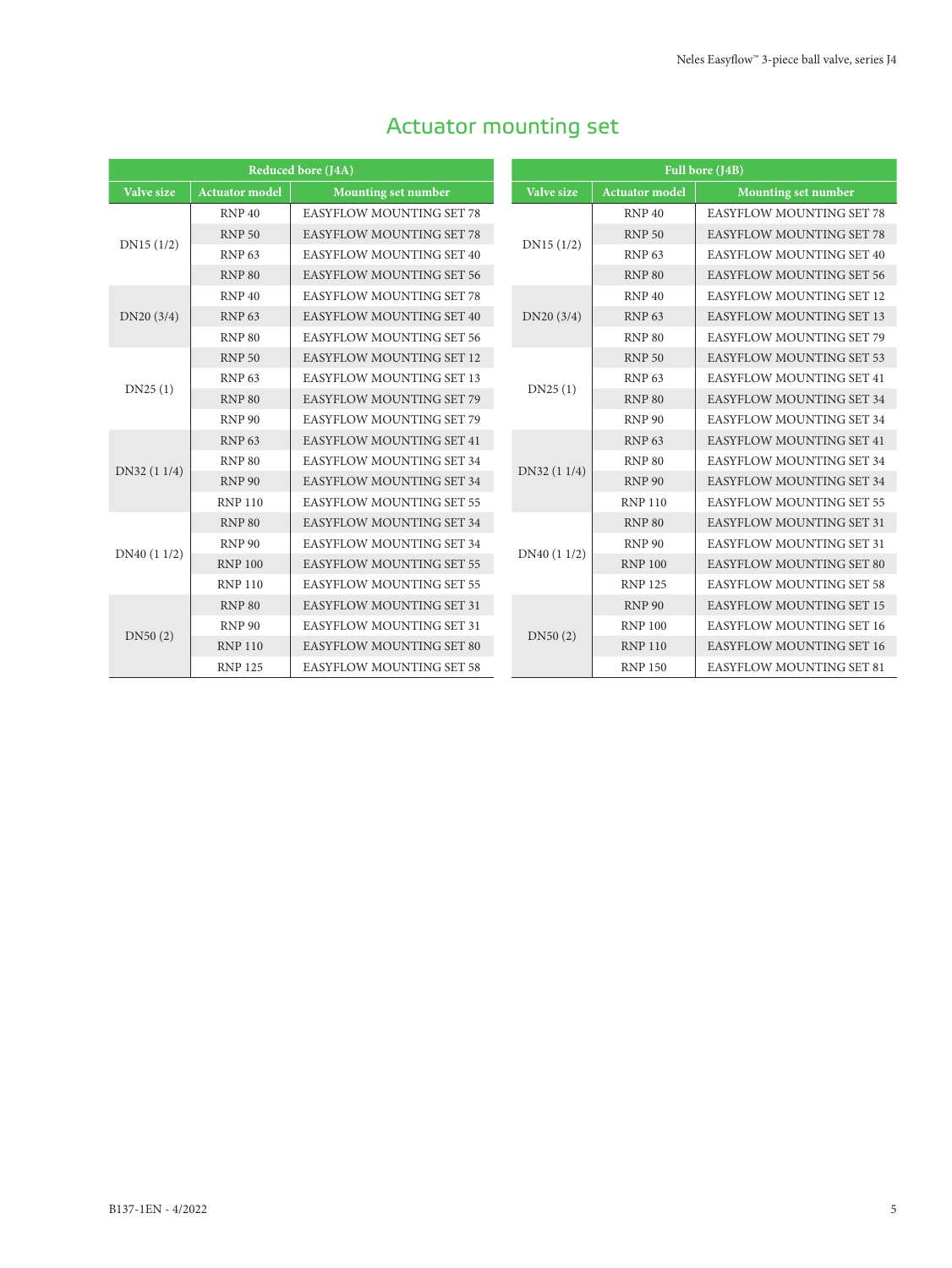#### Dimensions



#### J4A Class 800 reduced bore

|    | Valve size    |     | ØB   | ØC | ØD   | ØF   | т  | Ē    |            |      |      | G. | ØH | <b>ISO</b>      | ØR    |          | D   | $\Omega$ | Weight |
|----|---------------|-----|------|----|------|------|----|------|------------|------|------|----|----|-----------------|-------|----------|-----|----------|--------|
| DN | <b>NPS</b>    | A   |      |    |      |      |    |      | N          |      |      |    |    | 5211            |       | <b>D</b> |     |          | (kg)   |
| 15 | $\frac{1}{2}$ | 72  | 12.8 | 22 | 35   | 16   | 10 | 38.3 |            |      |      | 8  | 50 | F <sub>05</sub> | $M6*$ | 4        | 68  | 150      | 0.7    |
| 20 | $\frac{3}{4}$ | 72  | 12.8 | 28 | 35   | 21   | 13 | 38.3 | 5          |      |      | 8  | 50 | F05             | $M6*$ | 4        | 68  | 150      | 0.7    |
| 25 |               | 90  | 19.1 | 34 | 41   | 26.7 | 13 | 52.5 | 6.5        | 10.5 | 8.5  | 9  | 50 | F <sub>05</sub> | $M6*$ | 4        | 81  | 150      | 1.2    |
| 32 | 1.1/4         | 103 | 25.4 | 43 | 50   | 35.1 | 13 | 57.8 | 6.5        | 12   | 10   | 9  | 50 | <b>F05</b>      | $M6*$ | 4        | 85  | 150      |        |
| 40 | 1.1/2         | 114 | 31.8 | 49 | 61.5 | 41   | 13 | 65.1 | 6.5        | 12   | 10   | 9  | 50 | F <sub>05</sub> | $M6*$ | 4        | 95  | 150      |        |
| 50 |               | 132 | 38.1 | 61 |      | 52.5 | 16 | 77.7 | $\epsilon$ | 17   | 15.3 | 11 | 50 | F <sub>05</sub> | Ø8    | 4        | 106 | 150      | 4      |

\* With tapped holes

All dimensions are in mm.

#### J4B Class 800 full bore

|           | <b>Valve size</b> |     | ØB   | ØC | ØD   | ØF   | $\mathbf{T}$ | E    | T        |      |      | G. | ØH | <b>ISO</b>      | ØR              | $\sqrt{2}$ | $\overline{\mathbf{D}}$ | $\Omega$ | Weight |
|-----------|-------------------|-----|------|----|------|------|--------------|------|----------|------|------|----|----|-----------------|-----------------|------------|-------------------------|----------|--------|
| <b>DN</b> | <b>NPS</b>        | Α   |      |    |      |      |              |      | N        |      |      |    |    | 5211            |                 |            |                         |          | (kg)   |
| 15        | $\frac{1}{2}$     | 72  | 12.8 | 22 | 35   | 16   | 10           | 38.3 | 5        | 5    |      | 8  | 50 | F <sub>05</sub> | $M6*$           | 4          | 68                      | 150      | 0.8    |
| 20        | $\frac{3}{4}$     | 90  | 19.1 | 28 | 41   | 21   | 13           | 52.5 | 6.5      | 10.5 | 8.5  | 9  | 50 | F <sub>05</sub> | $M6*$           | 4          | 81                      | 150      | 1.4    |
| 25        |                   | 103 | 25.4 | 34 | 50   | 26.7 | 13           | 57.8 | 6.5      | 12   | 10   | 9  | 50 | F <sub>05</sub> | $M6*$           |            | 85                      | 150      |        |
| 32        | 1.1/4             | 114 | 32   | 43 | 61.5 | 35.1 | 13           | 65.1 | 6.5      | 12   | 10   | 9  | 50 | <b>F05</b>      | $M6*$           | 4          | 95                      | 150      | 3.1    |
| 40        | 1.1/2             | 132 | 38.1 | 49 | 71   | 41   | 13           | 77.7 | 6        | 17   | 15.3 |    | 50 | F <sub>05</sub> | Ø8              | 4          | 106                     | 150      | 4.5    |
| 50        |                   | 144 | 50.8 | 61 | 71   | 52.5 | 16           | 96   | $\sigma$ | 21.5 | 18.2 | 14 | 50 | F07             | $\varnothing$ 9 | 4          | 137                     | 200      | 6.8    |

\* With tapped holes

All dimensions are in mm.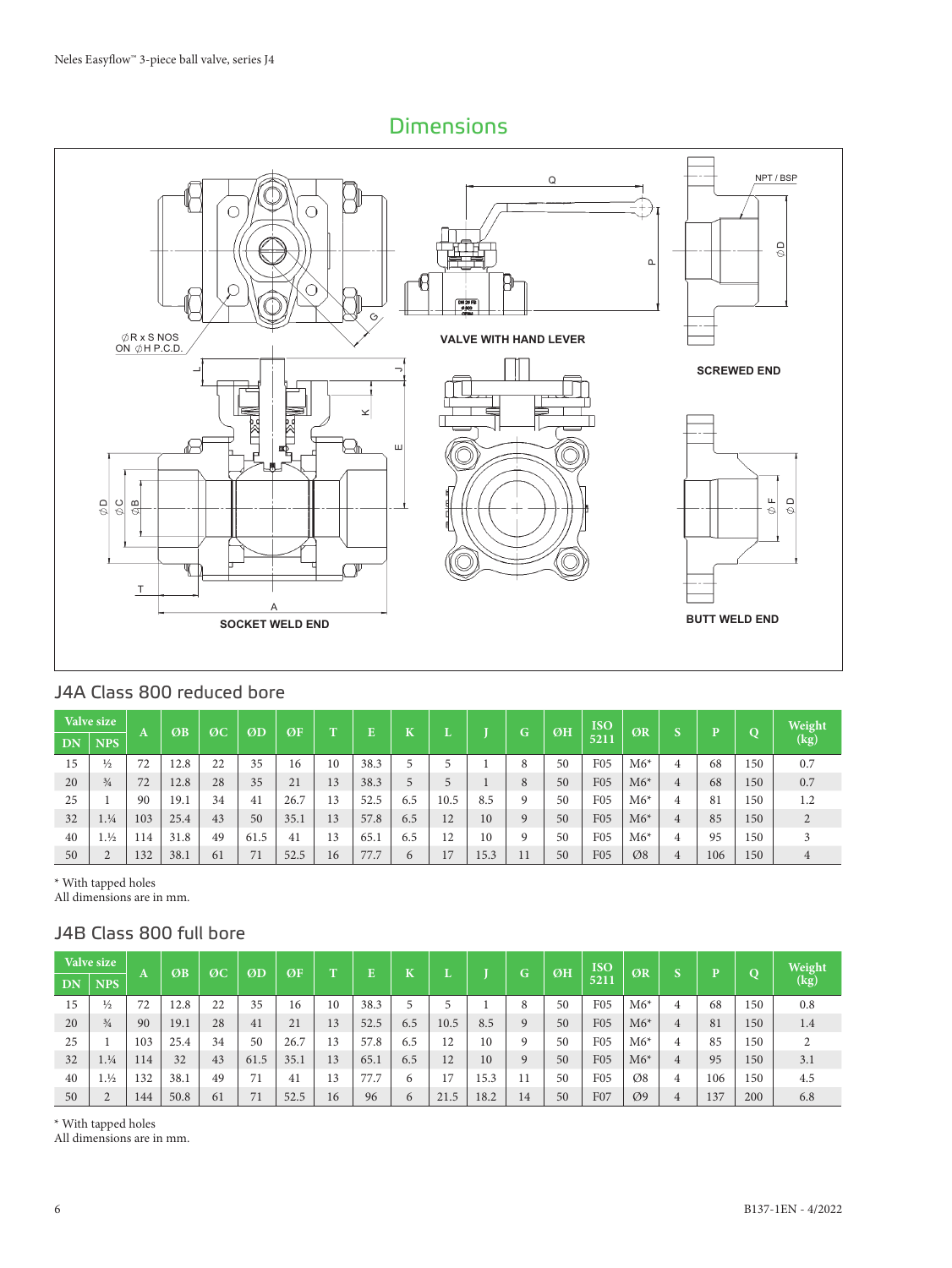#### How to order

| 1.           |                         | 2. | 3.                                         | 4. | 5. | 6.             |                                  | 7.                      | 8. | 9. | 10. |  |  |
|--------------|-------------------------|----|--------------------------------------------|----|----|----------------|----------------------------------|-------------------------|----|----|-----|--|--|
| 50           |                         | J4 | $\, {\bf B}$                               | N  | 22 | 36             | 36                               |                         | ZG | 53 |     |  |  |
| 1.           | Size, DN (NPS ref.)     |    |                                            |    |    | 6.             | <b>Ball material</b>             |                         |    |    |     |  |  |
| 15           | 15(1/2)                 |    |                                            |    |    | 36             |                                  | 316 Stainless steel     |    |    |     |  |  |
| 20           | 20(3/4)                 |    |                                            |    |    |                |                                  |                         |    |    |     |  |  |
| 25           | 25(1)                   |    |                                            |    |    | 7.             |                                  | <b>Stem material</b>    |    |    |     |  |  |
| 32           | 32(11/4)                |    |                                            |    |    | 36             |                                  | 316 Stainless steel     |    |    |     |  |  |
| 40           | 40(11/2)                |    |                                            |    |    | 43             |                                  | 17-4PH Stainless steel  |    |    |     |  |  |
| 50           | 50(2)                   |    |                                            |    |    |                |                                  |                         |    |    |     |  |  |
|              |                         |    |                                            |    |    | 8.             |                                  | Seat and seal materials |    |    |     |  |  |
| 2.           | <b>Series</b>           |    |                                            |    |    | ZG             | TFM <sup>™</sup> 1600 / Graphite |                         |    |    |     |  |  |
| J4           |                         |    |                                            |    |    | 9 <sub>r</sub> |                                  | O-Ring material         |    |    |     |  |  |
|              |                         |    |                                            |    |    | 53             |                                  | Fluoroelastomer (FKM)   |    |    |     |  |  |
| 3.           | <b>Flow bore</b>        |    |                                            |    |    |                |                                  |                         |    |    |     |  |  |
| $\mathbf{A}$ | Reduced bore            |    |                                            |    |    | 10.            | <b>Options</b>                   |                         |    |    |     |  |  |
| B            | Full bore               |    |                                            |    |    |                | Blank, standard option           |                         |    |    |     |  |  |
| 4.           | <b>End connection</b>   |    |                                            |    |    | ${\bf Q}$      | Cavity filler seat               |                         |    |    |     |  |  |
| $\mathbf N$  | <b>NPT</b>              |    |                                            |    |    |                |                                  |                         |    |    |     |  |  |
| $\, {\bf B}$ | BSP (Parallel)          |    |                                            |    |    |                |                                  |                         |    |    |     |  |  |
| S            | Socket weld end         |    |                                            |    |    |                |                                  |                         |    |    |     |  |  |
| T            |                         |    | Butt weld end Sch. 40 or 40S as applicable |    |    |                |                                  |                         |    |    |     |  |  |
|              |                         |    |                                            |    |    |                |                                  |                         |    |    |     |  |  |
| 5.           | <b>Body</b> material    |    |                                            |    |    |                |                                  |                         |    |    |     |  |  |
| 22           | Carbon steel (WCB)      |    |                                            |    |    |                |                                  |                         |    |    |     |  |  |
| 36           | Stainless steel (CF8M)* |    |                                            |    |    |                |                                  |                         |    |    |     |  |  |

 $^\star$  End pieces are dual certified with CF3M for weld end valves

TFM™ is a trademark of Dyneon, a 3M Company

#### **NOTE:**

As the use of the valve is application specific, a number of factors should be taken into account when selecting a valve for a given application.

Therefore, some of the applications in which the valves are used are outside the scope of this document.

If you have any questions concerning the use, application or compatibility of the valve with the intended service,

contact nearest Valmet sales office for more information.